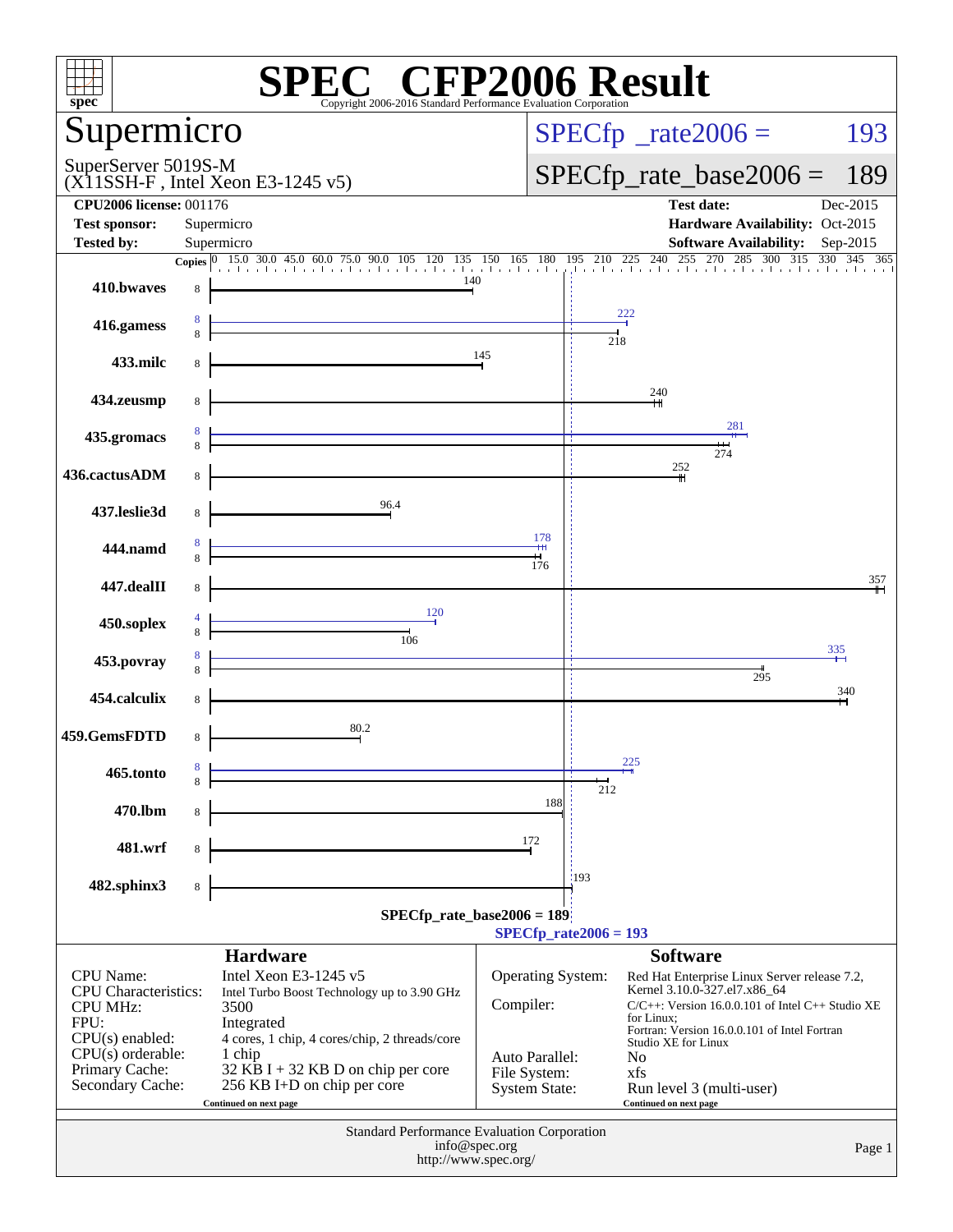

### Supermicro

#### SuperServer 5019S-M

(X11SSH-F , Intel Xeon E3-1245 v5)

#### $SPECTp_rate2006 = 193$

#### [SPECfp\\_rate\\_base2006 =](http://www.spec.org/auto/cpu2006/Docs/result-fields.html#SPECfpratebase2006) 189

| <b>CPU2006 license: 001176</b> |                                   |                                 | Dec-2015<br><b>Test date:</b>               |  |  |  |  |
|--------------------------------|-----------------------------------|---------------------------------|---------------------------------------------|--|--|--|--|
| <b>Test sponsor:</b>           | Supermicro                        | Hardware Availability: Oct-2015 |                                             |  |  |  |  |
| <b>Tested by:</b>              | Supermicro                        |                                 | <b>Software Availability:</b><br>$Sep-2015$ |  |  |  |  |
| L3 Cache:                      | 8 MB I+D on chip per chip         | <b>Base Pointers:</b>           | $32/64$ -bit                                |  |  |  |  |
| Other Cache:                   | None                              | Peak Pointers:                  | $32/64$ -bit                                |  |  |  |  |
| Memory:                        | 16 GB (2 x 8 GB 2Rx8 PC4-2133P-U) | Other Software:                 | None                                        |  |  |  |  |
| Disk Subsystem:                | 1 x 400 GB SATA III SSD           |                                 |                                             |  |  |  |  |
| Other Hardware:                | None                              |                                 |                                             |  |  |  |  |

**[Results Table](http://www.spec.org/auto/cpu2006/Docs/result-fields.html#ResultsTable)**

| Results Table     |               |                                                                                                          |       |                |       |                |              |                |                |              |                |              |                |              |
|-------------------|---------------|----------------------------------------------------------------------------------------------------------|-------|----------------|-------|----------------|--------------|----------------|----------------|--------------|----------------|--------------|----------------|--------------|
|                   | <b>Base</b>   |                                                                                                          |       |                |       | <b>Peak</b>    |              |                |                |              |                |              |                |              |
| <b>Benchmark</b>  | <b>Copies</b> | <b>Seconds</b>                                                                                           | Ratio | <b>Seconds</b> | Ratio | <b>Seconds</b> | <b>Ratio</b> | <b>Copies</b>  | <b>Seconds</b> | <b>Ratio</b> | <b>Seconds</b> | <b>Ratio</b> | <b>Seconds</b> | <b>Ratio</b> |
| 410.bwayes        | 8             | 776                                                                                                      | 140   | 776            | 140   | 776            | 140          | 8              | 776            | 140          | 776            | 140          | 776            | <b>140</b>   |
| 416.gamess        | 8             | 720                                                                                                      | 218   | 718            | 218   | 720            | 218          | 8              | 703            | 223          | 705            | 222          | 704            | 222          |
| $433$ .milc       | 8             | 505                                                                                                      | 145   | 505            | 145   | 505            | 145          | 8              | 505            | 145          | 505            | 145          | 505            | 145          |
| 434.zeusmp        | 8             | 306                                                                                                      | 238   | 302            | 241   | 303            | 240          | $\overline{8}$ | 306            | 238          | 302            | 241          | 303            | 240          |
| 435.gromacs       | 8             | 208                                                                                                      | 274   | 206            | 277   | 210            | 272          | 8              | 199            | 287          | 205            | 279          | 203            | 281          |
| 436.cactusADM     | 8             | 377                                                                                                      | 254   | 380            | 252   | 381            | 251          | 8              | 377            | 254          | 380            | 252          | 381            | 251          |
| 437.leslie3d      | 8             | 780                                                                                                      | 96.4  | 780            | 96.5  | 781            | 96.3         | 8              | 780            | 96.4         | 780            | 96.5         | 781            | 96.3         |
| 444.namd          | 8             | 364                                                                                                      | 176   | 369            | 174   | 363            | 177          | 8              | 358            | 179          | 361            | 178          | 366            | 175          |
| 447.dealII        | 8             | 254                                                                                                      | 360   | 257            | 356   | 256            | 357          | 8              | 254            | 360          | 257            | 356          | 256            | <u>357</u>   |
| 450.soplex        | 8             | 627                                                                                                      | 106   | 627            | 106   | 627            | 106          | 4              | 278            | <b>120</b>   | 278            | 120          | 277            | 121          |
| 453.povray        | 8             | 144                                                                                                      | 296   | 144            | 295   | 144            | 295          | 8              | 127            | 335          | 127            | 335          | 125            | 340          |
| 454.calculix      | 8             | 194                                                                                                      | 340   | 196            | 337   | 194            | 341          | 8              | 194            | 340          | 196            | 337          | 194            | 341          |
| 459.GemsFDTD      | 8             | 1060                                                                                                     | 80.1  | 1058           | 80.2  | 1058           | 80.2         | 8              | 1060           | 80.1         | 1058           | 80.2         | 1058           | 80.2         |
| 465.tonto         | 8             | 371                                                                                                      | 212   | 381            | 207   | 370            | 213          | 8              | 357            | 221          | 348            | 226          | 350            | 225          |
| 470.1bm           | 8             | 585                                                                                                      | 188   | 584            | 188   | 584            | 188          | 8              | 585            | 188          | 584            | 188          | 584            | 188          |
| 481.wrf           | 8             | 523                                                                                                      | 171   | 521            | 172   | 521            | 172          | 8              | 523            | 171          | 521            | <u>172</u>   | 521            | 172          |
| $482$ .sphinx $3$ | 8             | 806                                                                                                      | 194   | 806            | 193   | 806            | 193          | 8              | 806            | 194          | 806            | 193          | 806            | 193          |
|                   |               | Results appear in the order in which they were run. Bold underlined text indicates a median measurement. |       |                |       |                |              |                |                |              |                |              |                |              |

#### **[Submit Notes](http://www.spec.org/auto/cpu2006/Docs/result-fields.html#SubmitNotes)**

 The taskset mechanism was used to bind copies to processors. The config file option 'submit' was used to generate taskset commands to bind each copy to a specific processor. For details, please see the config file.

#### **[Operating System Notes](http://www.spec.org/auto/cpu2006/Docs/result-fields.html#OperatingSystemNotes)**

Stack size set to unlimited using "ulimit -s unlimited"

#### **[Platform Notes](http://www.spec.org/auto/cpu2006/Docs/result-fields.html#PlatformNotes)**

 Sysinfo program /home/cpu2006/config/sysinfo.rev6914 \$Rev: 6914 \$ \$Date:: 2014-06-25 #\$ e3fbb8667b5a285932ceab81e28219e1 running on localhost.localdomain Wed Dec 16 15:26:43 2015

Continued on next page

Standard Performance Evaluation Corporation [info@spec.org](mailto:info@spec.org) <http://www.spec.org/>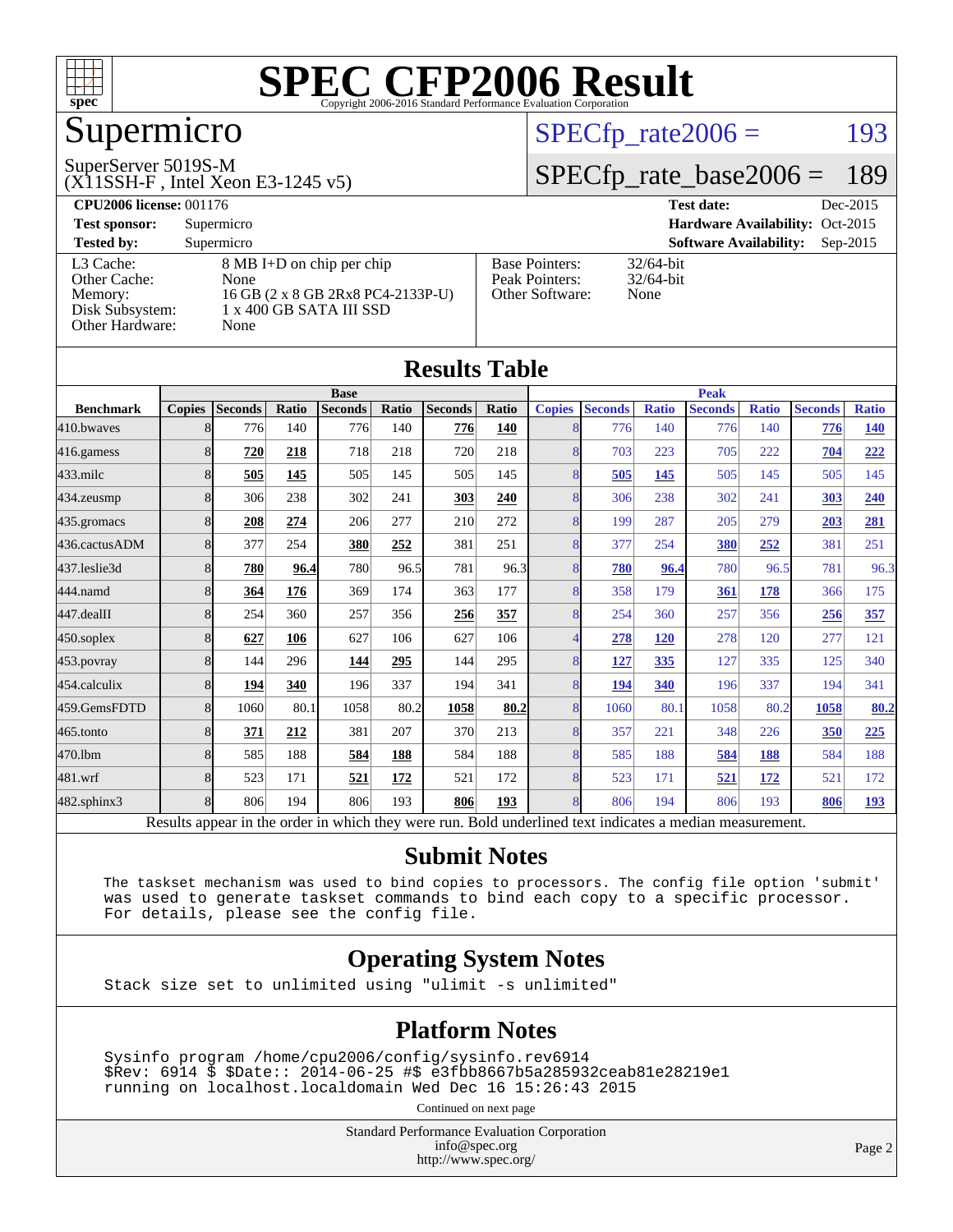

#### Supermicro

 $SPECTp\_rate2006 = 193$ 

(X11SSH-F , Intel Xeon E3-1245 v5) SuperServer 5019S-M

[SPECfp\\_rate\\_base2006 =](http://www.spec.org/auto/cpu2006/Docs/result-fields.html#SPECfpratebase2006) 189

**[Tested by:](http://www.spec.org/auto/cpu2006/Docs/result-fields.html#Testedby)** Supermicro **[Software Availability:](http://www.spec.org/auto/cpu2006/Docs/result-fields.html#SoftwareAvailability)** Sep-2015

**[CPU2006 license:](http://www.spec.org/auto/cpu2006/Docs/result-fields.html#CPU2006license)** 001176 **[Test date:](http://www.spec.org/auto/cpu2006/Docs/result-fields.html#Testdate)** Dec-2015 **[Test sponsor:](http://www.spec.org/auto/cpu2006/Docs/result-fields.html#Testsponsor)** Supermicro Supermicro **[Hardware Availability:](http://www.spec.org/auto/cpu2006/Docs/result-fields.html#HardwareAvailability)** Oct-2015

#### **[Platform Notes \(Continued\)](http://www.spec.org/auto/cpu2006/Docs/result-fields.html#PlatformNotes)**

Standard Performance Evaluation Corporation [info@spec.org](mailto:info@spec.org) <http://www.spec.org/> This section contains SUT (System Under Test) info as seen by some common utilities. To remove or add to this section, see: <http://www.spec.org/cpu2006/Docs/config.html#sysinfo> From /proc/cpuinfo model name : Intel $(R)$  Xeon $(R)$  CPU E3-1245 v5 @ 3.50GHz 1 "physical id"s (chips) 8 "processors" cores, siblings (Caution: counting these is hw and system dependent. The following excerpts from /proc/cpuinfo might not be reliable. Use with caution.) cpu cores : 4 siblings : 8 physical 0: cores 0 1 2 3 cache size : 8192 KB From /proc/meminfo MemTotal: 16047152 kB<br>HugePages Total: 0 HugePages\_Total: 0<br>Hugepagesize: 2048 kB Hugepagesize: From /etc/\*release\* /etc/\*version\* os-release: NAME="Red Hat Enterprise Linux Server" VERSION="7.2 (Maipo)" ID="rhel" ID\_LIKE="fedora" VERSION\_ID="7.2" PRETTY\_NAME="Red Hat Enterprise Linux Server 7.2 (Maipo)" ANSI\_COLOR="0;31" CPE\_NAME="cpe:/o:redhat:enterprise\_linux:7.2:GA:server" redhat-release: Red Hat Enterprise Linux Server release 7.2 (Maipo) system-release: Red Hat Enterprise Linux Server release 7.2 (Maipo) system-release-cpe: cpe:/o:redhat:enterprise\_linux:7.2:ga:server uname -a: Linux localhost.localdomain 3.10.0-327.el7.x86\_64 #1 SMP Thu Oct 29 17:29:29 EDT 2015 x86\_64 x86\_64 x86\_64 GNU/Linux run-level 3 Dec 16 07:36 SPEC is set to: /home/cpu2006<br>Filesystem Type Type Size Used Avail Use% Mounted on<br>xfs 280G 26G 254G 10% / /dev/mapper/rhel-root xfs 280G Additional information from dmidecode: Warning: Use caution when you interpret this section. The 'dmidecode' program reads system data which is "intended to allow hardware to be accurately determined", but the intent may not be met, as there are frequent changes to hardware, firmware, and the "DMTF SMBIOS" standard. Continued on next page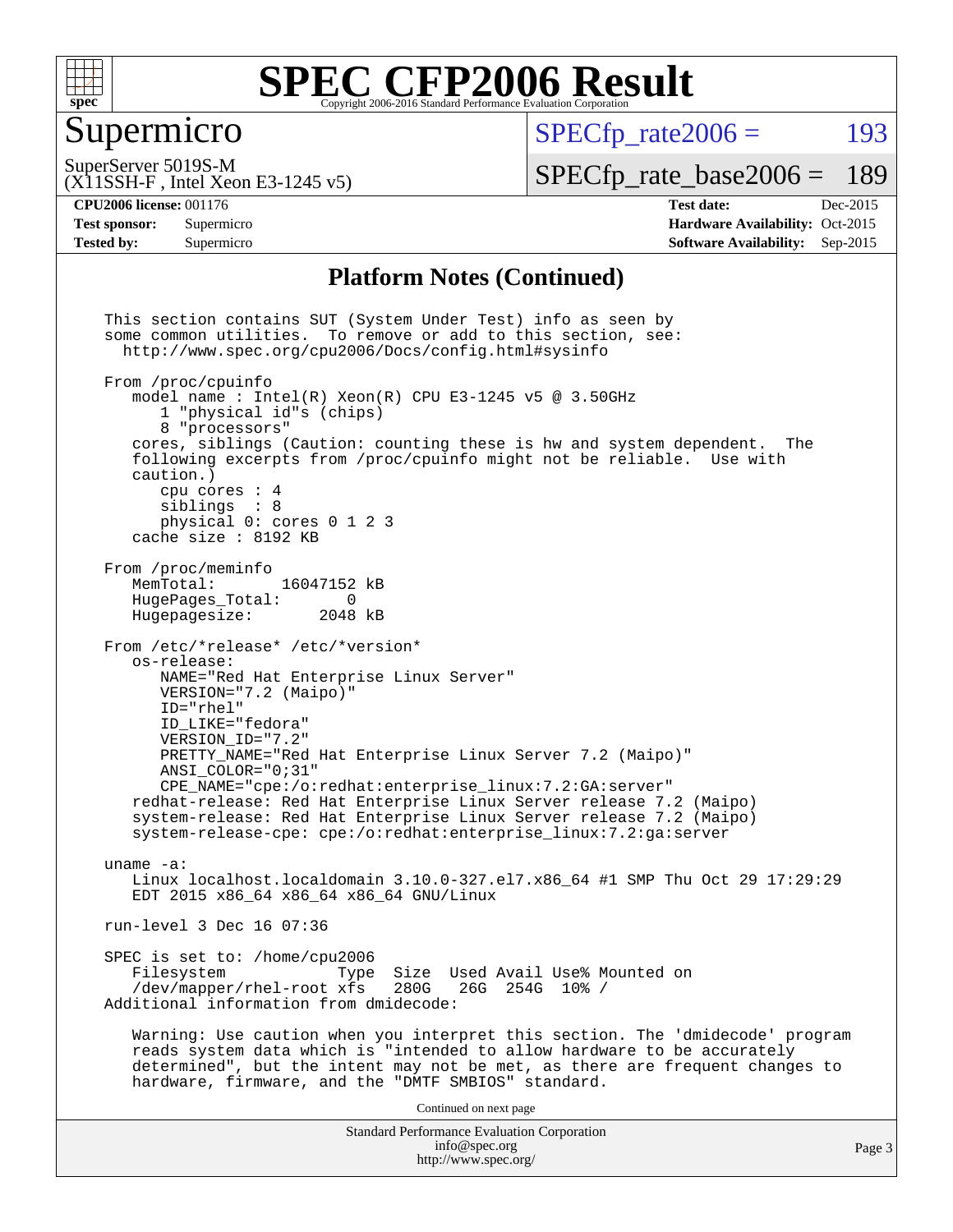

#### Supermicro

 $SPECTp_rate2006 = 193$ 

SuperServer 5019S-M

[SPECfp\\_rate\\_base2006 =](http://www.spec.org/auto/cpu2006/Docs/result-fields.html#SPECfpratebase2006) 189

(X11SSH-F , Intel Xeon E3-1245 v5)

**[CPU2006 license:](http://www.spec.org/auto/cpu2006/Docs/result-fields.html#CPU2006license)** 001176 **[Test date:](http://www.spec.org/auto/cpu2006/Docs/result-fields.html#Testdate)** Dec-2015 **[Test sponsor:](http://www.spec.org/auto/cpu2006/Docs/result-fields.html#Testsponsor)** Supermicro Supermicro **[Hardware Availability:](http://www.spec.org/auto/cpu2006/Docs/result-fields.html#HardwareAvailability)** Oct-2015 **[Tested by:](http://www.spec.org/auto/cpu2006/Docs/result-fields.html#Testedby)** Supermicro **Supermicro [Software Availability:](http://www.spec.org/auto/cpu2006/Docs/result-fields.html#SoftwareAvailability)** Sep-2015

#### **[Platform Notes \(Continued\)](http://www.spec.org/auto/cpu2006/Docs/result-fields.html#PlatformNotes)**

 BIOS American Megatrends Inc. 1.0a 11/13/2015 Memory: 2x Micron 16ATF1G64AZ-2G1A2 8 GB 2 rank 2133 MHz 2x Not Specified Not Specified

(End of data from sysinfo program)

#### **[General Notes](http://www.spec.org/auto/cpu2006/Docs/result-fields.html#GeneralNotes)**

Environment variables set by runspec before the start of the run: LD\_LIBRARY\_PATH = "/home/cpu2006/libs/32:/home/cpu2006/libs/64:/home/cpu2006/sh"

 Binaries compiled on a system with 1x Intel Core i5-4670K CPU + 32GB memory using RedHat EL 7.1 Transparent Huge Pages enabled with: echo always > /sys/kernel/mm/transparent\_hugepage/enabled

#### **[Base Compiler Invocation](http://www.spec.org/auto/cpu2006/Docs/result-fields.html#BaseCompilerInvocation)**

 $C$  benchmarks:<br>icc  $-m64$ 

[C++ benchmarks:](http://www.spec.org/auto/cpu2006/Docs/result-fields.html#CXXbenchmarks) [icpc -m64](http://www.spec.org/cpu2006/results/res2016q1/cpu2006-20151217-38459.flags.html#user_CXXbase_intel_icpc_64bit_bedb90c1146cab66620883ef4f41a67e)

[Fortran benchmarks](http://www.spec.org/auto/cpu2006/Docs/result-fields.html#Fortranbenchmarks): [ifort -m64](http://www.spec.org/cpu2006/results/res2016q1/cpu2006-20151217-38459.flags.html#user_FCbase_intel_ifort_64bit_ee9d0fb25645d0210d97eb0527dcc06e)

[Benchmarks using both Fortran and C](http://www.spec.org/auto/cpu2006/Docs/result-fields.html#BenchmarksusingbothFortranandC): [icc -m64](http://www.spec.org/cpu2006/results/res2016q1/cpu2006-20151217-38459.flags.html#user_CC_FCbase_intel_icc_64bit_0b7121f5ab7cfabee23d88897260401c) [ifort -m64](http://www.spec.org/cpu2006/results/res2016q1/cpu2006-20151217-38459.flags.html#user_CC_FCbase_intel_ifort_64bit_ee9d0fb25645d0210d97eb0527dcc06e)

#### **[Base Portability Flags](http://www.spec.org/auto/cpu2006/Docs/result-fields.html#BasePortabilityFlags)**

| 410.bwaves: -DSPEC CPU LP64                |  |
|--------------------------------------------|--|
| 416.gamess: - DSPEC_CPU_LP64               |  |
| 433.milc: -DSPEC CPU LP64                  |  |
| 434.zeusmp: -DSPEC_CPU_LP64                |  |
| 435.gromacs: -DSPEC_CPU_LP64 -nofor_main   |  |
| 436.cactusADM: -DSPEC CPU LP64 -nofor main |  |
| 437.leslie3d: -DSPEC CPU LP64              |  |
| 444.namd: - DSPEC CPU LP64                 |  |
| 447.dealII: -DSPEC_CPU_LP64                |  |
| 450.soplex: -DSPEC_CPU_LP64                |  |
| 453.povray: -DSPEC_CPU_LP64                |  |
| 454.calculix: -DSPEC_CPU_LP64 -nofor_main  |  |
| 459.GemsFDTD: - DSPEC_CPU_LP64             |  |
|                                            |  |

Continued on next page

Standard Performance Evaluation Corporation [info@spec.org](mailto:info@spec.org) <http://www.spec.org/>

Page 4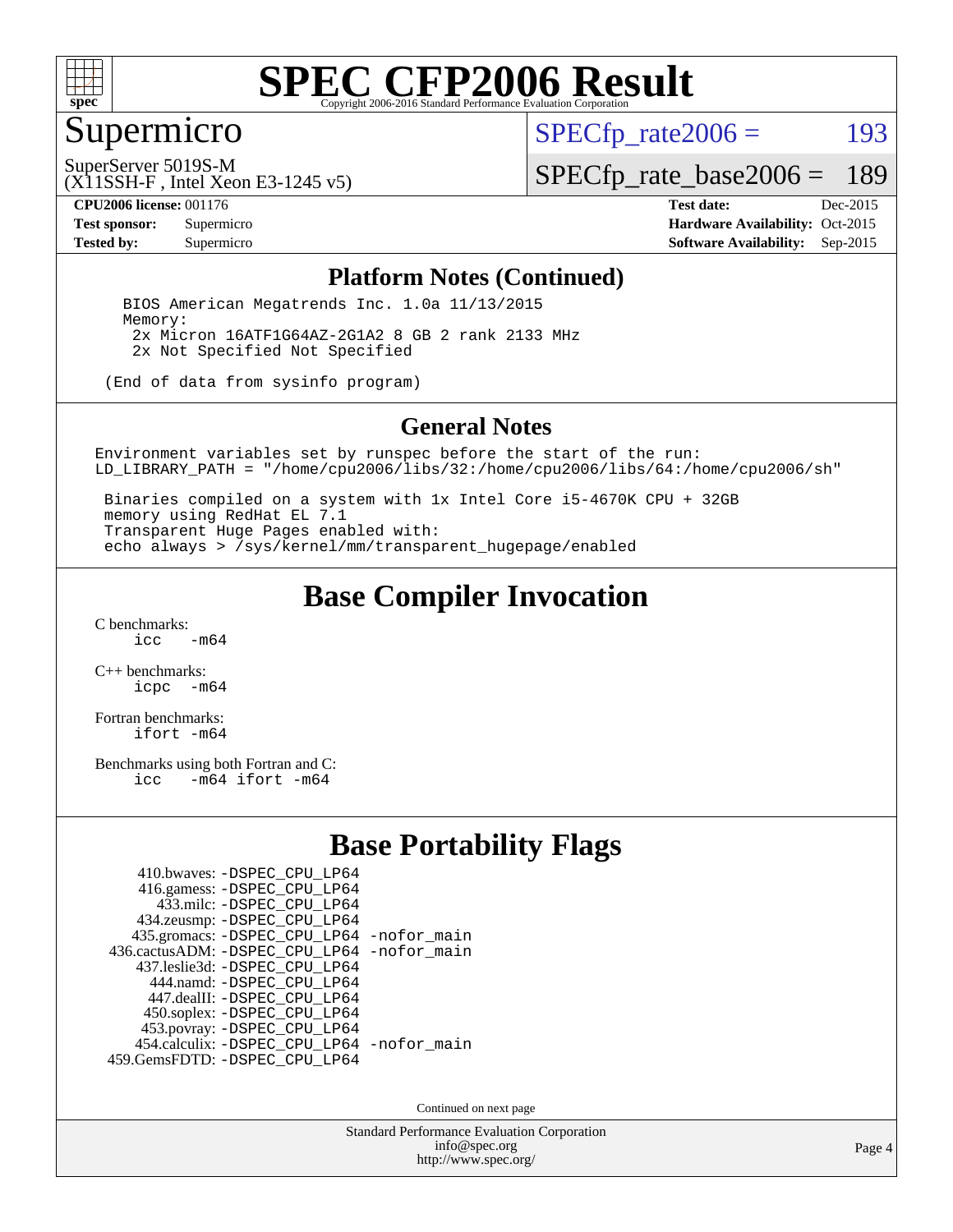

#### Supermicro

 $SPECTp\_rate2006 = 193$ 

(X11SSH-F , Intel Xeon E3-1245 v5) SuperServer 5019S-M

[SPECfp\\_rate\\_base2006 =](http://www.spec.org/auto/cpu2006/Docs/result-fields.html#SPECfpratebase2006) 189

**[CPU2006 license:](http://www.spec.org/auto/cpu2006/Docs/result-fields.html#CPU2006license)** 001176 **[Test date:](http://www.spec.org/auto/cpu2006/Docs/result-fields.html#Testdate)** Dec-2015 **[Test sponsor:](http://www.spec.org/auto/cpu2006/Docs/result-fields.html#Testsponsor)** Supermicro Supermicro **[Hardware Availability:](http://www.spec.org/auto/cpu2006/Docs/result-fields.html#HardwareAvailability)** Oct-2015 **[Tested by:](http://www.spec.org/auto/cpu2006/Docs/result-fields.html#Testedby)** Supermicro **Supermicro [Software Availability:](http://www.spec.org/auto/cpu2006/Docs/result-fields.html#SoftwareAvailability)** Sep-2015

#### **[Base Portability Flags \(Continued\)](http://www.spec.org/auto/cpu2006/Docs/result-fields.html#BasePortabilityFlags)**

 465.tonto: [-DSPEC\\_CPU\\_LP64](http://www.spec.org/cpu2006/results/res2016q1/cpu2006-20151217-38459.flags.html#suite_basePORTABILITY465_tonto_DSPEC_CPU_LP64) 470.lbm: [-DSPEC\\_CPU\\_LP64](http://www.spec.org/cpu2006/results/res2016q1/cpu2006-20151217-38459.flags.html#suite_basePORTABILITY470_lbm_DSPEC_CPU_LP64) 482.sphinx3: [-DSPEC\\_CPU\\_LP64](http://www.spec.org/cpu2006/results/res2016q1/cpu2006-20151217-38459.flags.html#suite_basePORTABILITY482_sphinx3_DSPEC_CPU_LP64)

481.wrf: [-DSPEC\\_CPU\\_LP64](http://www.spec.org/cpu2006/results/res2016q1/cpu2006-20151217-38459.flags.html#suite_basePORTABILITY481_wrf_DSPEC_CPU_LP64) [-DSPEC\\_CPU\\_CASE\\_FLAG](http://www.spec.org/cpu2006/results/res2016q1/cpu2006-20151217-38459.flags.html#b481.wrf_baseCPORTABILITY_DSPEC_CPU_CASE_FLAG) [-DSPEC\\_CPU\\_LINUX](http://www.spec.org/cpu2006/results/res2016q1/cpu2006-20151217-38459.flags.html#b481.wrf_baseCPORTABILITY_DSPEC_CPU_LINUX)

**[Base Optimization Flags](http://www.spec.org/auto/cpu2006/Docs/result-fields.html#BaseOptimizationFlags)**

[C benchmarks](http://www.spec.org/auto/cpu2006/Docs/result-fields.html#Cbenchmarks):

[-xCORE-AVX2](http://www.spec.org/cpu2006/results/res2016q1/cpu2006-20151217-38459.flags.html#user_CCbase_f-xAVX2_5f5fc0cbe2c9f62c816d3e45806c70d7) [-ipo](http://www.spec.org/cpu2006/results/res2016q1/cpu2006-20151217-38459.flags.html#user_CCbase_f-ipo) [-O3](http://www.spec.org/cpu2006/results/res2016q1/cpu2006-20151217-38459.flags.html#user_CCbase_f-O3) [-no-prec-div](http://www.spec.org/cpu2006/results/res2016q1/cpu2006-20151217-38459.flags.html#user_CCbase_f-no-prec-div) [-opt-prefetch](http://www.spec.org/cpu2006/results/res2016q1/cpu2006-20151217-38459.flags.html#user_CCbase_f-opt-prefetch) [-auto-p32](http://www.spec.org/cpu2006/results/res2016q1/cpu2006-20151217-38459.flags.html#user_CCbase_f-auto-p32) [-ansi-alias](http://www.spec.org/cpu2006/results/res2016q1/cpu2006-20151217-38459.flags.html#user_CCbase_f-ansi-alias) [-opt-mem-layout-trans=3](http://www.spec.org/cpu2006/results/res2016q1/cpu2006-20151217-38459.flags.html#user_CCbase_f-opt-mem-layout-trans_a7b82ad4bd7abf52556d4961a2ae94d5)

#### [C++ benchmarks:](http://www.spec.org/auto/cpu2006/Docs/result-fields.html#CXXbenchmarks)

[-xCORE-AVX2](http://www.spec.org/cpu2006/results/res2016q1/cpu2006-20151217-38459.flags.html#user_CXXbase_f-xAVX2_5f5fc0cbe2c9f62c816d3e45806c70d7) [-ipo](http://www.spec.org/cpu2006/results/res2016q1/cpu2006-20151217-38459.flags.html#user_CXXbase_f-ipo) [-O3](http://www.spec.org/cpu2006/results/res2016q1/cpu2006-20151217-38459.flags.html#user_CXXbase_f-O3) [-no-prec-div](http://www.spec.org/cpu2006/results/res2016q1/cpu2006-20151217-38459.flags.html#user_CXXbase_f-no-prec-div) [-opt-prefetch](http://www.spec.org/cpu2006/results/res2016q1/cpu2006-20151217-38459.flags.html#user_CXXbase_f-opt-prefetch) [-auto-p32](http://www.spec.org/cpu2006/results/res2016q1/cpu2006-20151217-38459.flags.html#user_CXXbase_f-auto-p32) [-ansi-alias](http://www.spec.org/cpu2006/results/res2016q1/cpu2006-20151217-38459.flags.html#user_CXXbase_f-ansi-alias) [-opt-mem-layout-trans=3](http://www.spec.org/cpu2006/results/res2016q1/cpu2006-20151217-38459.flags.html#user_CXXbase_f-opt-mem-layout-trans_a7b82ad4bd7abf52556d4961a2ae94d5)

[Fortran benchmarks](http://www.spec.org/auto/cpu2006/Docs/result-fields.html#Fortranbenchmarks):

[-xCORE-AVX2](http://www.spec.org/cpu2006/results/res2016q1/cpu2006-20151217-38459.flags.html#user_FCbase_f-xAVX2_5f5fc0cbe2c9f62c816d3e45806c70d7) [-ipo](http://www.spec.org/cpu2006/results/res2016q1/cpu2006-20151217-38459.flags.html#user_FCbase_f-ipo) [-O3](http://www.spec.org/cpu2006/results/res2016q1/cpu2006-20151217-38459.flags.html#user_FCbase_f-O3) [-no-prec-div](http://www.spec.org/cpu2006/results/res2016q1/cpu2006-20151217-38459.flags.html#user_FCbase_f-no-prec-div) [-opt-prefetch](http://www.spec.org/cpu2006/results/res2016q1/cpu2006-20151217-38459.flags.html#user_FCbase_f-opt-prefetch)

[Benchmarks using both Fortran and C](http://www.spec.org/auto/cpu2006/Docs/result-fields.html#BenchmarksusingbothFortranandC):

[-xCORE-AVX2](http://www.spec.org/cpu2006/results/res2016q1/cpu2006-20151217-38459.flags.html#user_CC_FCbase_f-xAVX2_5f5fc0cbe2c9f62c816d3e45806c70d7) [-ipo](http://www.spec.org/cpu2006/results/res2016q1/cpu2006-20151217-38459.flags.html#user_CC_FCbase_f-ipo) [-O3](http://www.spec.org/cpu2006/results/res2016q1/cpu2006-20151217-38459.flags.html#user_CC_FCbase_f-O3) [-no-prec-div](http://www.spec.org/cpu2006/results/res2016q1/cpu2006-20151217-38459.flags.html#user_CC_FCbase_f-no-prec-div) [-opt-prefetch](http://www.spec.org/cpu2006/results/res2016q1/cpu2006-20151217-38459.flags.html#user_CC_FCbase_f-opt-prefetch) [-auto-p32](http://www.spec.org/cpu2006/results/res2016q1/cpu2006-20151217-38459.flags.html#user_CC_FCbase_f-auto-p32) [-ansi-alias](http://www.spec.org/cpu2006/results/res2016q1/cpu2006-20151217-38459.flags.html#user_CC_FCbase_f-ansi-alias) [-opt-mem-layout-trans=3](http://www.spec.org/cpu2006/results/res2016q1/cpu2006-20151217-38459.flags.html#user_CC_FCbase_f-opt-mem-layout-trans_a7b82ad4bd7abf52556d4961a2ae94d5)

#### **[Peak Compiler Invocation](http://www.spec.org/auto/cpu2006/Docs/result-fields.html#PeakCompilerInvocation)**

[C benchmarks](http://www.spec.org/auto/cpu2006/Docs/result-fields.html#Cbenchmarks): [icc -m64](http://www.spec.org/cpu2006/results/res2016q1/cpu2006-20151217-38459.flags.html#user_CCpeak_intel_icc_64bit_0b7121f5ab7cfabee23d88897260401c)

[C++ benchmarks \(except as noted below\):](http://www.spec.org/auto/cpu2006/Docs/result-fields.html#CXXbenchmarksexceptasnotedbelow) [icpc -m64](http://www.spec.org/cpu2006/results/res2016q1/cpu2006-20151217-38459.flags.html#user_CXXpeak_intel_icpc_64bit_bedb90c1146cab66620883ef4f41a67e)

450.soplex: [icpc -m32 -L/opt/intel/compilers\\_and\\_libraries\\_2016/linux/compiler/lib/ia32\\_lin](http://www.spec.org/cpu2006/results/res2016q1/cpu2006-20151217-38459.flags.html#user_peakCXXLD450_soplex_intel_icpc_b4f50a394bdb4597aa5879c16bc3f5c5)

[Fortran benchmarks](http://www.spec.org/auto/cpu2006/Docs/result-fields.html#Fortranbenchmarks): [ifort -m64](http://www.spec.org/cpu2006/results/res2016q1/cpu2006-20151217-38459.flags.html#user_FCpeak_intel_ifort_64bit_ee9d0fb25645d0210d97eb0527dcc06e)

[Benchmarks using both Fortran and C](http://www.spec.org/auto/cpu2006/Docs/result-fields.html#BenchmarksusingbothFortranandC): [icc -m64](http://www.spec.org/cpu2006/results/res2016q1/cpu2006-20151217-38459.flags.html#user_CC_FCpeak_intel_icc_64bit_0b7121f5ab7cfabee23d88897260401c) [ifort -m64](http://www.spec.org/cpu2006/results/res2016q1/cpu2006-20151217-38459.flags.html#user_CC_FCpeak_intel_ifort_64bit_ee9d0fb25645d0210d97eb0527dcc06e)

### **[Peak Portability Flags](http://www.spec.org/auto/cpu2006/Docs/result-fields.html#PeakPortabilityFlags)**

 410.bwaves: [-DSPEC\\_CPU\\_LP64](http://www.spec.org/cpu2006/results/res2016q1/cpu2006-20151217-38459.flags.html#suite_peakPORTABILITY410_bwaves_DSPEC_CPU_LP64) 416.gamess: [-DSPEC\\_CPU\\_LP64](http://www.spec.org/cpu2006/results/res2016q1/cpu2006-20151217-38459.flags.html#suite_peakPORTABILITY416_gamess_DSPEC_CPU_LP64) 433.milc: [-DSPEC\\_CPU\\_LP64](http://www.spec.org/cpu2006/results/res2016q1/cpu2006-20151217-38459.flags.html#suite_peakPORTABILITY433_milc_DSPEC_CPU_LP64)

Continued on next page

Standard Performance Evaluation Corporation [info@spec.org](mailto:info@spec.org) <http://www.spec.org/>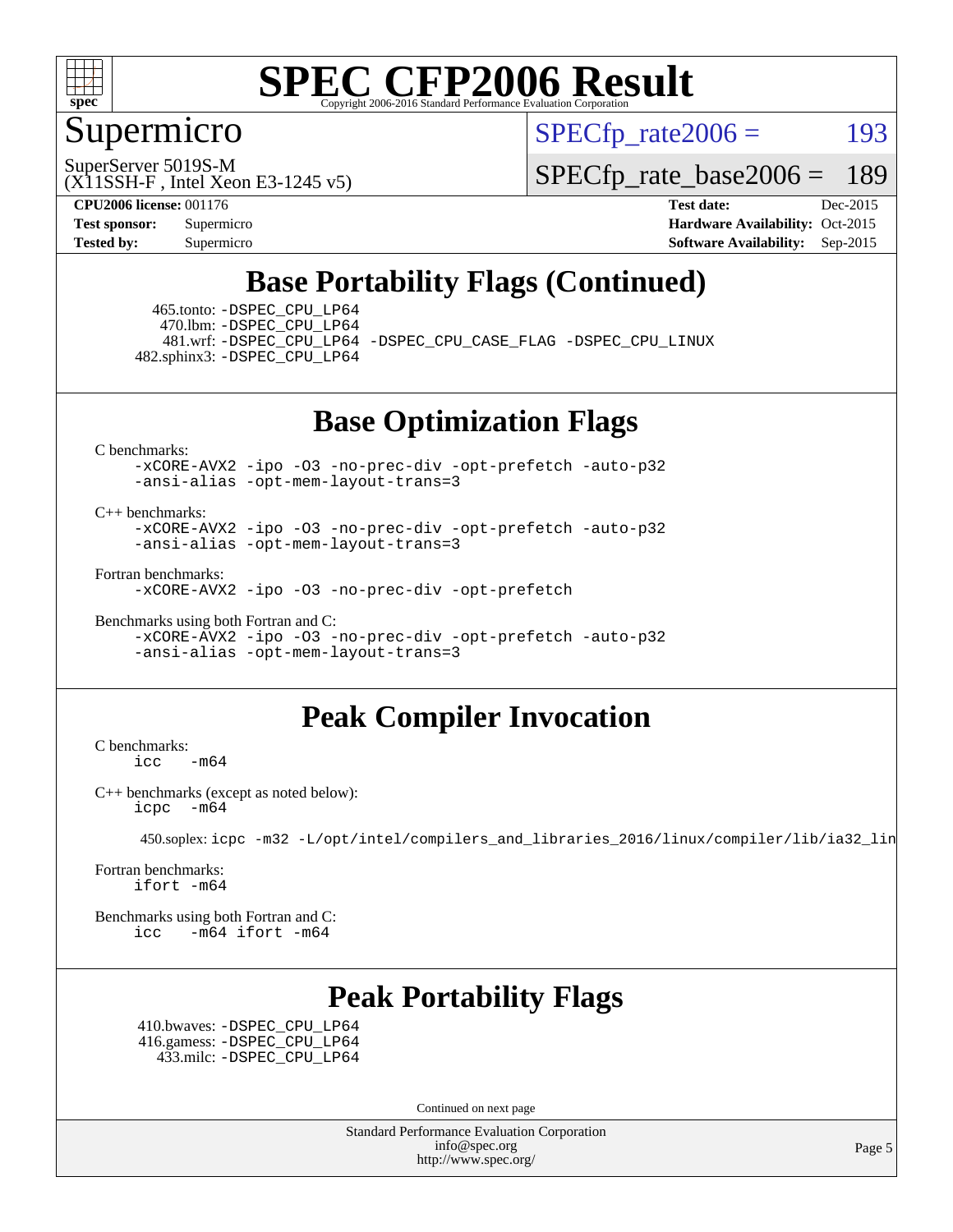

#### Supermicro

 $SPECTp\_rate2006 = 193$ 

(X11SSH-F , Intel Xeon E3-1245 v5) SuperServer 5019S-M

[SPECfp\\_rate\\_base2006 =](http://www.spec.org/auto/cpu2006/Docs/result-fields.html#SPECfpratebase2006) 189

**[CPU2006 license:](http://www.spec.org/auto/cpu2006/Docs/result-fields.html#CPU2006license)** 001176 **[Test date:](http://www.spec.org/auto/cpu2006/Docs/result-fields.html#Testdate)** Dec-2015

| <b>Test sponsor:</b> | Supermicro |
|----------------------|------------|
| <b>Tested by:</b>    | Supermicro |

**[Hardware Availability:](http://www.spec.org/auto/cpu2006/Docs/result-fields.html#HardwareAvailability)** Oct-2015 **[Software Availability:](http://www.spec.org/auto/cpu2006/Docs/result-fields.html#SoftwareAvailability)** Sep-2015

### **[Peak Portability Flags \(Continued\)](http://www.spec.org/auto/cpu2006/Docs/result-fields.html#PeakPortabilityFlags)**

 434.zeusmp: [-DSPEC\\_CPU\\_LP64](http://www.spec.org/cpu2006/results/res2016q1/cpu2006-20151217-38459.flags.html#suite_peakPORTABILITY434_zeusmp_DSPEC_CPU_LP64) 435.gromacs: [-DSPEC\\_CPU\\_LP64](http://www.spec.org/cpu2006/results/res2016q1/cpu2006-20151217-38459.flags.html#suite_peakPORTABILITY435_gromacs_DSPEC_CPU_LP64) [-nofor\\_main](http://www.spec.org/cpu2006/results/res2016q1/cpu2006-20151217-38459.flags.html#user_peakLDPORTABILITY435_gromacs_f-nofor_main) 436.cactusADM: [-DSPEC\\_CPU\\_LP64](http://www.spec.org/cpu2006/results/res2016q1/cpu2006-20151217-38459.flags.html#suite_peakPORTABILITY436_cactusADM_DSPEC_CPU_LP64) [-nofor\\_main](http://www.spec.org/cpu2006/results/res2016q1/cpu2006-20151217-38459.flags.html#user_peakLDPORTABILITY436_cactusADM_f-nofor_main) 437.leslie3d: [-DSPEC\\_CPU\\_LP64](http://www.spec.org/cpu2006/results/res2016q1/cpu2006-20151217-38459.flags.html#suite_peakPORTABILITY437_leslie3d_DSPEC_CPU_LP64) 444.namd: [-DSPEC\\_CPU\\_LP64](http://www.spec.org/cpu2006/results/res2016q1/cpu2006-20151217-38459.flags.html#suite_peakPORTABILITY444_namd_DSPEC_CPU_LP64) 447.dealII: [-DSPEC\\_CPU\\_LP64](http://www.spec.org/cpu2006/results/res2016q1/cpu2006-20151217-38459.flags.html#suite_peakPORTABILITY447_dealII_DSPEC_CPU_LP64) 450.soplex: [-D\\_FILE\\_OFFSET\\_BITS=64](http://www.spec.org/cpu2006/results/res2016q1/cpu2006-20151217-38459.flags.html#user_peakPORTABILITY450_soplex_file_offset_bits_64_438cf9856305ebd76870a2c6dc2689ab) 453.povray: [-DSPEC\\_CPU\\_LP64](http://www.spec.org/cpu2006/results/res2016q1/cpu2006-20151217-38459.flags.html#suite_peakPORTABILITY453_povray_DSPEC_CPU_LP64) 454.calculix: [-DSPEC\\_CPU\\_LP64](http://www.spec.org/cpu2006/results/res2016q1/cpu2006-20151217-38459.flags.html#suite_peakPORTABILITY454_calculix_DSPEC_CPU_LP64) [-nofor\\_main](http://www.spec.org/cpu2006/results/res2016q1/cpu2006-20151217-38459.flags.html#user_peakLDPORTABILITY454_calculix_f-nofor_main) 459.GemsFDTD: [-DSPEC\\_CPU\\_LP64](http://www.spec.org/cpu2006/results/res2016q1/cpu2006-20151217-38459.flags.html#suite_peakPORTABILITY459_GemsFDTD_DSPEC_CPU_LP64) 465.tonto: [-DSPEC\\_CPU\\_LP64](http://www.spec.org/cpu2006/results/res2016q1/cpu2006-20151217-38459.flags.html#suite_peakPORTABILITY465_tonto_DSPEC_CPU_LP64) 470.lbm: [-DSPEC\\_CPU\\_LP64](http://www.spec.org/cpu2006/results/res2016q1/cpu2006-20151217-38459.flags.html#suite_peakPORTABILITY470_lbm_DSPEC_CPU_LP64) 481.wrf: [-DSPEC\\_CPU\\_LP64](http://www.spec.org/cpu2006/results/res2016q1/cpu2006-20151217-38459.flags.html#suite_peakPORTABILITY481_wrf_DSPEC_CPU_LP64) [-DSPEC\\_CPU\\_CASE\\_FLAG](http://www.spec.org/cpu2006/results/res2016q1/cpu2006-20151217-38459.flags.html#b481.wrf_peakCPORTABILITY_DSPEC_CPU_CASE_FLAG) [-DSPEC\\_CPU\\_LINUX](http://www.spec.org/cpu2006/results/res2016q1/cpu2006-20151217-38459.flags.html#b481.wrf_peakCPORTABILITY_DSPEC_CPU_LINUX) 482.sphinx3: [-DSPEC\\_CPU\\_LP64](http://www.spec.org/cpu2006/results/res2016q1/cpu2006-20151217-38459.flags.html#suite_peakPORTABILITY482_sphinx3_DSPEC_CPU_LP64)

### **[Peak Optimization Flags](http://www.spec.org/auto/cpu2006/Docs/result-fields.html#PeakOptimizationFlags)**

[C benchmarks](http://www.spec.org/auto/cpu2006/Docs/result-fields.html#Cbenchmarks):

433.milc: basepeak = yes

 $470$ .lbm: basepeak = yes

482.sphinx3: basepeak = yes

#### [C++ benchmarks:](http://www.spec.org/auto/cpu2006/Docs/result-fields.html#CXXbenchmarks)

```
 444.namd: -xCORE-AVX2(pass 2) -prof-gen:threadsafe(pass 1)
-i\text{po}(pass 2) -\overset{\cdot}{\text{O}}3(pass 2)-no-prec-div(pass 2)
-par-num-threads=1(pass 1) -opt-mem-layout-trans=3(pass 2)
-prof-use(pass 2) -fno-alias -auto-ilp32
```
 $447$ .dealII: basepeak = yes

 450.soplex: [-xCORE-AVX2](http://www.spec.org/cpu2006/results/res2016q1/cpu2006-20151217-38459.flags.html#user_peakPASS2_CXXFLAGSPASS2_LDFLAGS450_soplex_f-xAVX2_5f5fc0cbe2c9f62c816d3e45806c70d7)(pass 2) [-prof-gen:threadsafe](http://www.spec.org/cpu2006/results/res2016q1/cpu2006-20151217-38459.flags.html#user_peakPASS1_CXXFLAGSPASS1_LDFLAGS450_soplex_prof_gen_21a26eb79f378b550acd7bec9fe4467a)(pass 1) [-ipo](http://www.spec.org/cpu2006/results/res2016q1/cpu2006-20151217-38459.flags.html#user_peakPASS2_CXXFLAGSPASS2_LDFLAGS450_soplex_f-ipo)(pass 2) [-O3](http://www.spec.org/cpu2006/results/res2016q1/cpu2006-20151217-38459.flags.html#user_peakPASS2_CXXFLAGSPASS2_LDFLAGS450_soplex_f-O3)(pass 2) [-no-prec-div](http://www.spec.org/cpu2006/results/res2016q1/cpu2006-20151217-38459.flags.html#user_peakPASS2_CXXFLAGSPASS2_LDFLAGS450_soplex_f-no-prec-div)(pass 2) [-par-num-threads=1](http://www.spec.org/cpu2006/results/res2016q1/cpu2006-20151217-38459.flags.html#user_peakPASS1_CXXFLAGSPASS1_LDFLAGS450_soplex_par_num_threads_786a6ff141b4e9e90432e998842df6c2)(pass 1) [-opt-mem-layout-trans=3](http://www.spec.org/cpu2006/results/res2016q1/cpu2006-20151217-38459.flags.html#user_peakPASS2_CXXFLAGS450_soplex_f-opt-mem-layout-trans_a7b82ad4bd7abf52556d4961a2ae94d5)(pass 2) [-prof-use](http://www.spec.org/cpu2006/results/res2016q1/cpu2006-20151217-38459.flags.html#user_peakPASS2_CXXFLAGSPASS2_LDFLAGS450_soplex_prof_use_bccf7792157ff70d64e32fe3e1250b55)(pass 2) [-opt-malloc-options=3](http://www.spec.org/cpu2006/results/res2016q1/cpu2006-20151217-38459.flags.html#user_peakOPTIMIZE450_soplex_f-opt-malloc-options_13ab9b803cf986b4ee62f0a5998c2238)

```
 453.povray: -xCORE-AVX2(pass 2) -prof-gen:threadsafe(pass 1)
-O3(pass 2)-no-prec-div(pass 2)
-par-num-threads=1(pass 1) -opt-mem-layout-trans=3(pass 2)
-prof-use(pass 2) -unroll4 -ansi-alias
```
[Fortran benchmarks](http://www.spec.org/auto/cpu2006/Docs/result-fields.html#Fortranbenchmarks):

 $410.bwaves: basepeak = yes$ 

Continued on next page

Standard Performance Evaluation Corporation [info@spec.org](mailto:info@spec.org) <http://www.spec.org/>